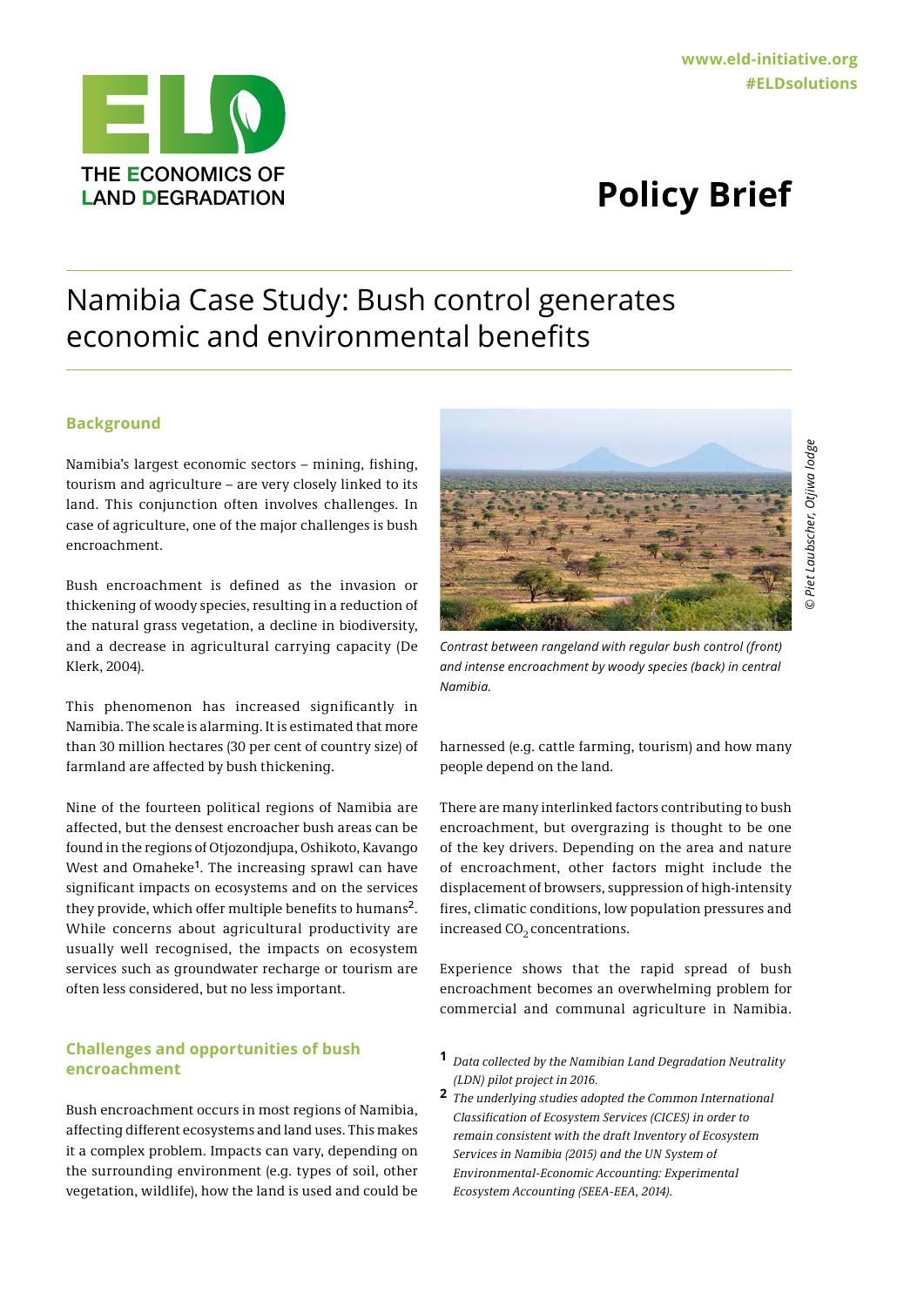#### **FIGURE 1**

**Illustration of the ten bush-encroached zones originally identified by Bester (1999) and reassessed by Honsbein et al. (2009); defined by location and average density and specified by dominant species.**



Livestock production in particular, at both large- and small-scale, is undermined by a reduction of the carrying capacity of land, as the densification of bush decreases the accessible pasture lands and the available fodder. Livestock carrying capacities have been drastically reduced to the detriment of farmer incomes and profits. This also compromises food security and nutrition, especially in communal areas. Furthermore, bush encroachment negatively affects many other important ecosystem services for Namibia, such as tourism and recreation (e.g. game viewing and hunting) and groundwater recharge. The latter is of utmost importance in a semi-arid to arid country with limited water resources and growing water scarcity.

The importance of functioning ecosystems and their services for Namibia has been recognised in the Government's Vision 2030, with Chapter 5 stating: *"The integrity of vital ecological processes, natural habitats and wild species throughout Namibia is maintained whilst significantly supporting national socio-economic* 

*development through sustainable low-impact, consumptive and non-consumptive uses, as well as providing diversity for rural and urban livelihoods."*

#### **BOX 1**

#### **Otjozondjupa Region**

In Otjozondjupa, Namibia's fourth biggest region covering more than 10.5 million hectares, bush encroachment affects the majority of the land area. *Acacia mellifera* and *Terminalia sericea* are the dominant encroacher species in this region. The highest recorded density was over 25,000 individual bushes per hectare in the north-east of the region. Bush encroachment has an impact on multiple ecosystems in Otjozondjupa, including the Highland Acacia Savanna, Northern Kalahari Savanna, Karstveld, Dry Kalahari Woodlands and small parts of the Western Highlands.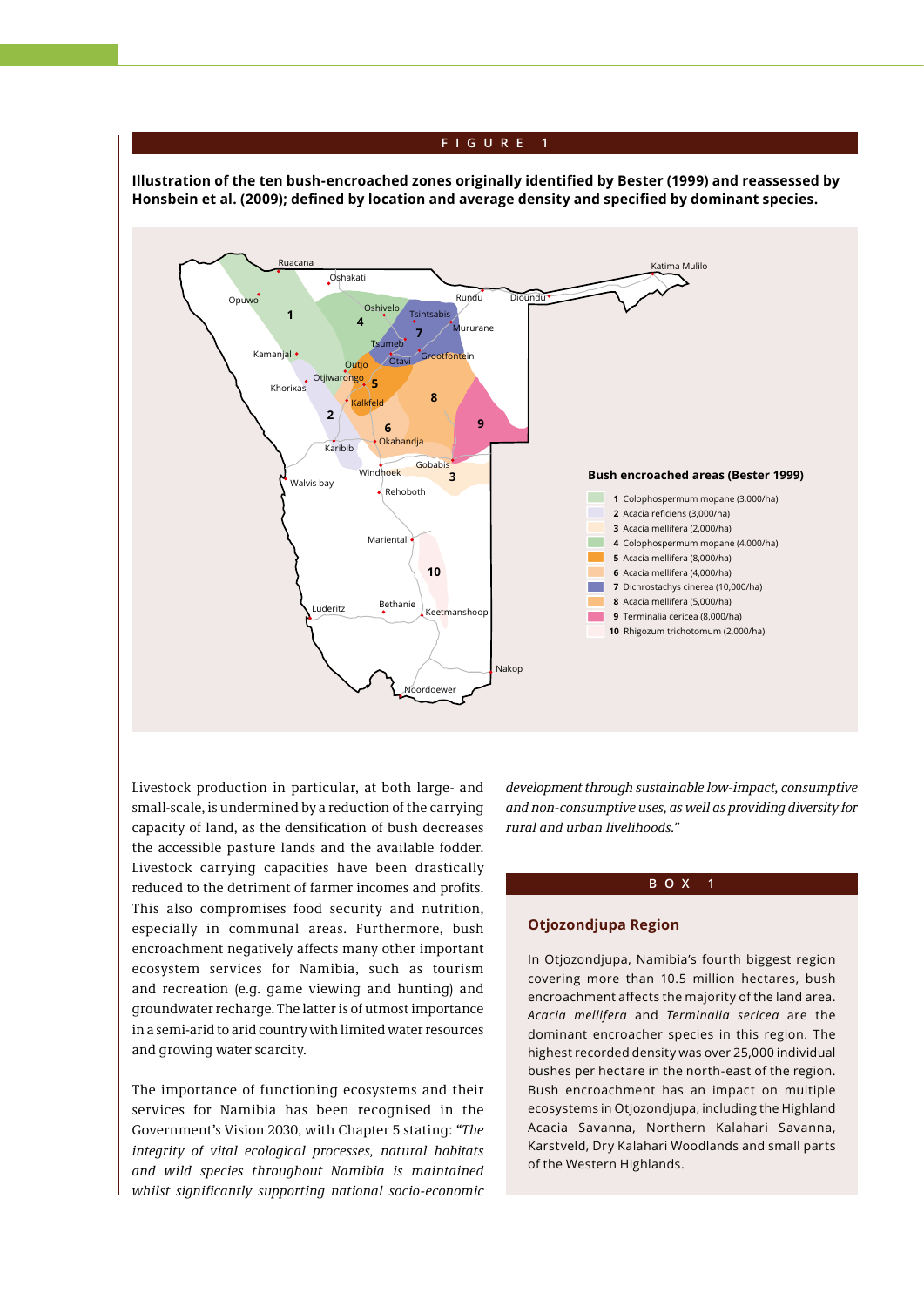One technique to restore bush encroached land is through thinning of undesirable woody plants. Bush control measures could generate substantial net benefits for livestock production, groundwater recharge and tourism. Addressing this problem effectively will also offer considerable secondary and multiplier effects such as employment opportunities and local value addition. However, at the same time, bush control entails costs in form of thinning operations and can lead to losses of soil organic carbon. Mechanical means of control can disrupt the soil and non-encroacher vegetation, while chemical means have the potential to poison non-target vegetation and water sources. Furthermore, additional livestock could contribute to increased emissions. In conclusion, the appropriate method, range, and scope of bush control activities depend on the local context and local demands.

### **Economic and environmental benefits from bush control**

In the framework of a bilateral cooperation, the Namibian and German governments are implementing a comprehensive national programme for bush control and biomass utilisation, the *Support to De-bushing Project*. On behalf of the project and based on the ELD Initiative's approach, the *Namibia Nature Foundation* conducted two studies to investigate the economic benefits of possible bush thinning programmes at national and regional level (Birch et al., 2016; Birch and Middleton, 2017).

Economic assessments were conducted to quantify and value various key ecosystem services and land use options that are threatened by bush encroachment, but could potentially generate benefits to Namibia's welfare. Moreover, options for the use of harvested encroacher biomass were identified and economic profits estimated.

#### **BOX 2**

The term "bush control" refers to the active management of bush densities and thus constitutes a counter-measure to bush encroachment. Bush control involves preventative measures (e.g. sustainable rangeland management), active rehabilitation measures (e.g. bush thinning through harvesting of a defined number of bushes per hectare) and follow-up measures (i.e. aftercare). The term bush control does not refer to the clearing of all bushes.

Those values were entered into a cost-benefit model. Thereby, the possible aggregated net benefits of bush control compared with a business-as-usual scenario of no bush control are estimated.

The underlying research discusses two scenarios: a national Namibian study case and a study case focusing on the Otjozondjupa region, which is severely exposed to bush encroachment.

In the valuation of ecosystem services, the national study covers groundwater recharge, grazing land for cattle (carrying capacity), carbon sequestration and biomass utilisation. Concerning the extracted biomass, the national analysis incorporates the optional use for firewood, charcoal and electricity production (benefits estimated on an aggregate level, not considering tradeoffs). It further considers benefits of leaving a proportion of the residual biomass on the ground, to protect the soil and return nutrients.

The regional study builds on this approach and includes two more usage options for biomass: animal feed production and thermal power generation for industrial use. For the handling and processing of biomass, the



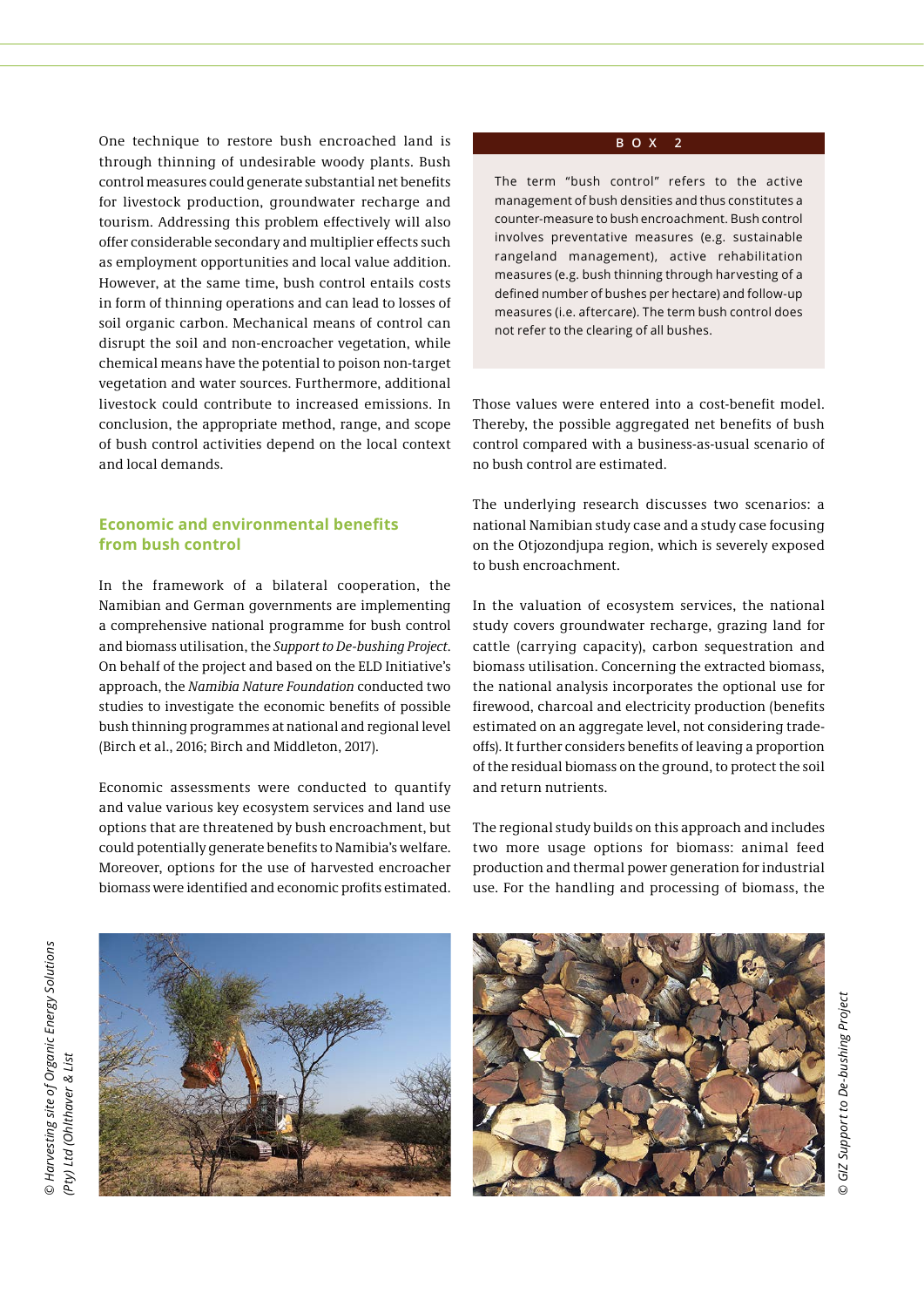#### **POLICY BRIEF**

#### **BOX 3**

The *Economics of Land Degradation (ELD) Initiative* is a global initiative established in 2011 by the *United Nations Convention to Combat Desertification*, the *German Federal Ministry for Economic Cooperation and Development*, and the *European Commission*. It is supported by a broad network of partners who aim at transforming global understanding of the economic value of productive land and at improving stakeholder awareness for socioeconomic arguments to accelerate sustainable land management. ELD offers a universal approach to quantify the costs of land degradation as well as the economic benefits of sustainable land management. The initiative is coordinated by the ELD Secretariat, hosted by *Sector Project Soil protection, Desertification, Sustainable land management (BoDeN)* at *Deutsche Gesellschaft für Internationale Zusammenarbeit (GIZ)*. **TABLE 1** 

regional assessment suggests and calculates the costs of a bush bank**<sup>3</sup>**. Moreover, it factors in benefits of hunting (game products) and wildlife viewing. Multiplier effects from increased income and employment are taken into account as well.

By using a Total Economic Valuation framework, the national study only values the costs and benefits for ecosystem services from bush control against the direct cost of bush control operations. It does not take into account the investments required to unlock the potential benefits of bush control (e.g. purchase of additional livestock to utilise extra carrying capacity). In the regional Otjozondjupa study case, however, estimated financial costs of increased livestock production and other services are included.

Some key assumptions underpin the valuation of ecosystem services for both studies under a scenario of bush control:

- A time horizon of 25 years<sup>4</sup> serves to calculate the net present value.
- Calculations are based on real prices in Namibian Dollar (base year 2015**5**) with a discount rate of 6% per annum.
- 60% of the identified bush-encroached areas are assumed to be targeted for bush control and 5% of the targeted bush encroached land to be thinned per annum at both national and regional level.
- Encroacher bush densities are assumed to be reduced by up to 67% in order to attain a 33% average density in the national case and 90% in the regional case.

In the case of the national study, cost-benefit analysis suggests a programme of bush control to generate an estimated and aggregated potential net benefit of around **N\$ 48.0 billion (USD 3.8 billion)** (2015 prices, discounted) over 25 years when compared with a scenario of no bush thinning (see Table 1)**6**. This implies a net benefit of around N\$ 2 billion (USD 0.2 billion) (2015 prices, discounted) per annum in the initial round of 25 years.

For the Otjozondjupa study, the estimated total potential aggregated net benefits amount to **N\$ 4.9 billion (USD 385 million).<sup>7</sup>** A table with all underlying individual values can be accessed in the ELD case study report ([www.eld-initiative.org](http://www.eld-initiative.org)) or in the regional study [\(www.](http://www.dasnamibia.org) [dasnamibia.org\)](http://www.dasnamibia.org).

#### **Cost-benefit analysis – central case of national study**

| <b>Variable</b>                            | Amount mN\$ (mUSD)     |
|--------------------------------------------|------------------------|
| <b>Benefits</b>                            | 76,137.91 (5,996.72)   |
| Grazing land<br>(cattle carrying capacity) | 6,371.66 (501.84)      |
| Groundwater recharge                       | 51,609.54 (4,064.83)   |
| Biomass utilisation                        |                        |
| Charcoal                                   | 4,060.59 (319.82)      |
| Electricity                                | 10,572.07 (832.67)     |
| Firewood                                   | 1,186.17 (93.42)       |
| Residual biomass                           | 2,110.00 (166.19)      |
| Carbon offsets                             | 227.88 (17.95)         |
| Costs                                      | 28,116.98 (2,214.53)   |
| <b>Bush thinning</b>                       | -26,856.42 (-2,115.25) |
| Carbon                                     |                        |
| Loss of soil<br>organic carbon             | -278.55 (-21.94)       |
| Livestock emissions                        | -982.01 (-91.81)       |
| <b>NET BENEFIT</b>                         | 48,020.94 (77.34)      |

**3** *Bush bank refers to a Biomass Processing and Logistics Centre.*

- **4** *This captures 20 years on the initial bush control cycle and 5 year lag for implementation allowing time for ecosystems to reach their new potential.*
- **5** *1 USD = N\$ 12.6966 (01 August 2015)*
- **6** *Scenario and sensitivity analysis indicate that the net benefit could range from N\$ 28.9 billion (USD 2.3 billion) under a worst-case scenario to N\$ 111.9 billion (USD 8.8 billion) under a best-case scenario.*
- **7** *Scenario and sensitivity analysis suggests net benefit to range from N\$ 2.9 billion (USD 228 million) under a worst-case scenario to N\$ 10.6 billion (USD 835 million) under a best-case scenario.*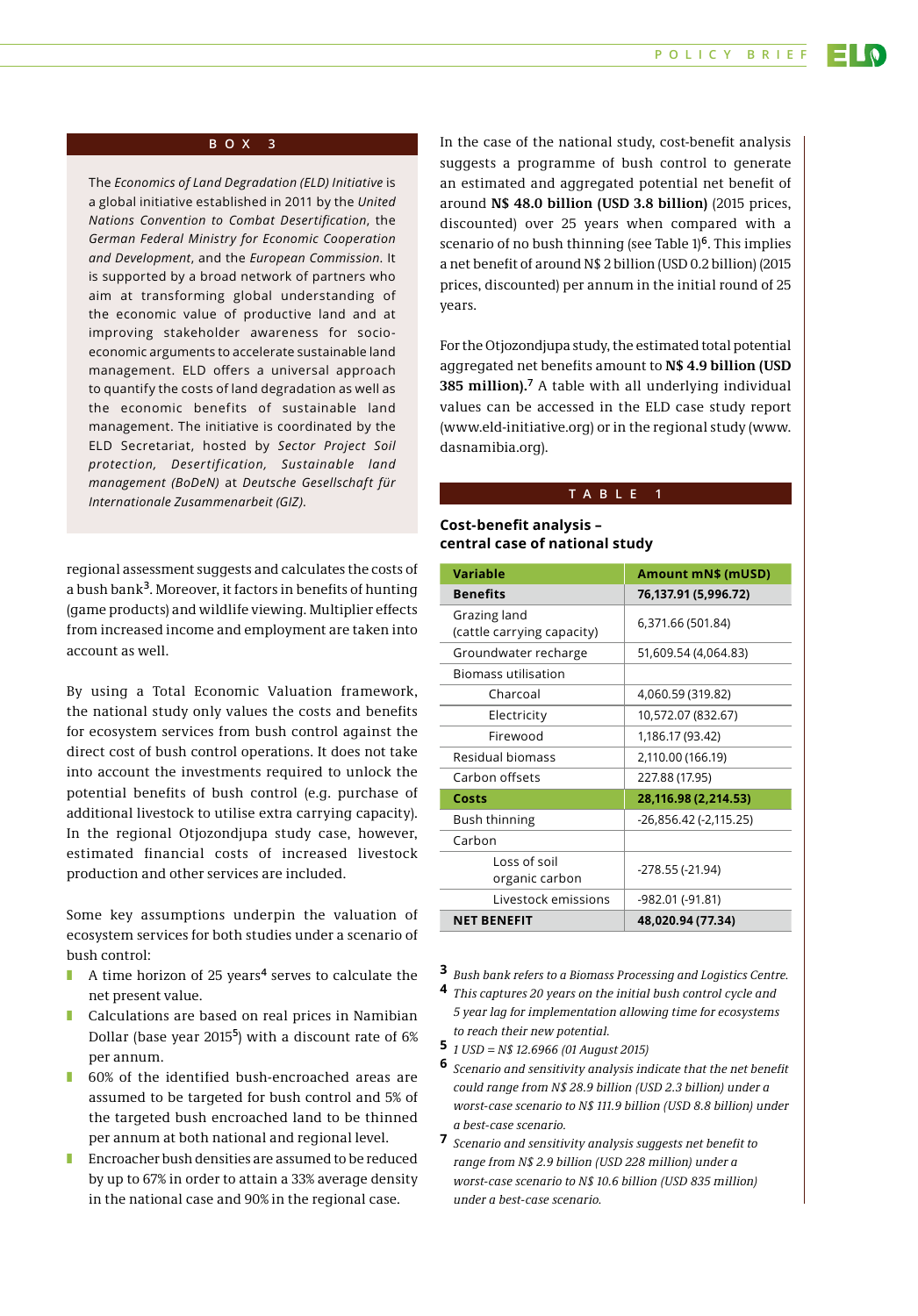#### **KEY FACTS**



Bush encroachment affects more than 30 million hectares (30%) of Namibia's land area, covering nine of the fourteen political regions.



Business-as-usual of no action leads to ongoing decline in carrying capacities and produces estimated national losses of more than 1 billion Namibian Dollar (USD 79 million) per annum.



National bush control in conjuction with biomass utilisation has the potential to generate net benefits of around N\$ 48 billion (USD 3.8 billion) over 25 years.



The ecosystem service benefit of groundwater recharge accounts for 67% of the total benefits.

#### **Recommendations**

#### **1. Implement a national bush control programme**

The studies on the economics of land degradation with regard to bush encroachment in Namibia clearly illustrate that the net benefits of bush control would be significantly positive (in the total economic value sense) at both, national and regional level. Hence, bush control can deliver significant ecosystem service benefits whose value outweigh the direct cost involved and imply wider economic benefits of additional employment and household income.

Thus, holistic bush control programmes are recommended as they can contribute to Namibia's economy and social welfare as well as to the preservation of the environment.

#### **2. Encourage sector and location specific analysis**

Significant differences in net benefits of bush control across sectors and regions are likely. Therefore, it is recommended to further investigate sector-specific and location-specific costs and benefits. The locationspecific analyses need to be congruent with regional land use plans. Bush-encroached areas differ not only

by land use, but also by bush species, ecosystems, soil types, population pressures, proximity to markets, and other factors. These factors should all be taken into account when assessing the impacts of bush thinning.

#### **3. Support sustainable rangeland management**

Good rangeland management practices will be crucial in preventing a vicious cycle of bush encroachment, bush thinning, restocking, overgrazing, and back to bush encroachment. Cattle grazing can create both benefits and costs. The sustainable management of pastures crucially decides on the desired outcome. Therefore, the Government and private sector stakeholders should actively follow-up on the implementation of the National Rangeland Management Policy and Strategy, endorsed in 2012.

#### **4. Invest in key industries**

The ecosystem services estimated to increase in value will require capital investment in order to realise their potential benefits. Some of the services may even require financial or fiscal intervention by the state. If the net national benefit is positive, the state's intervention can be beneficial in this context.